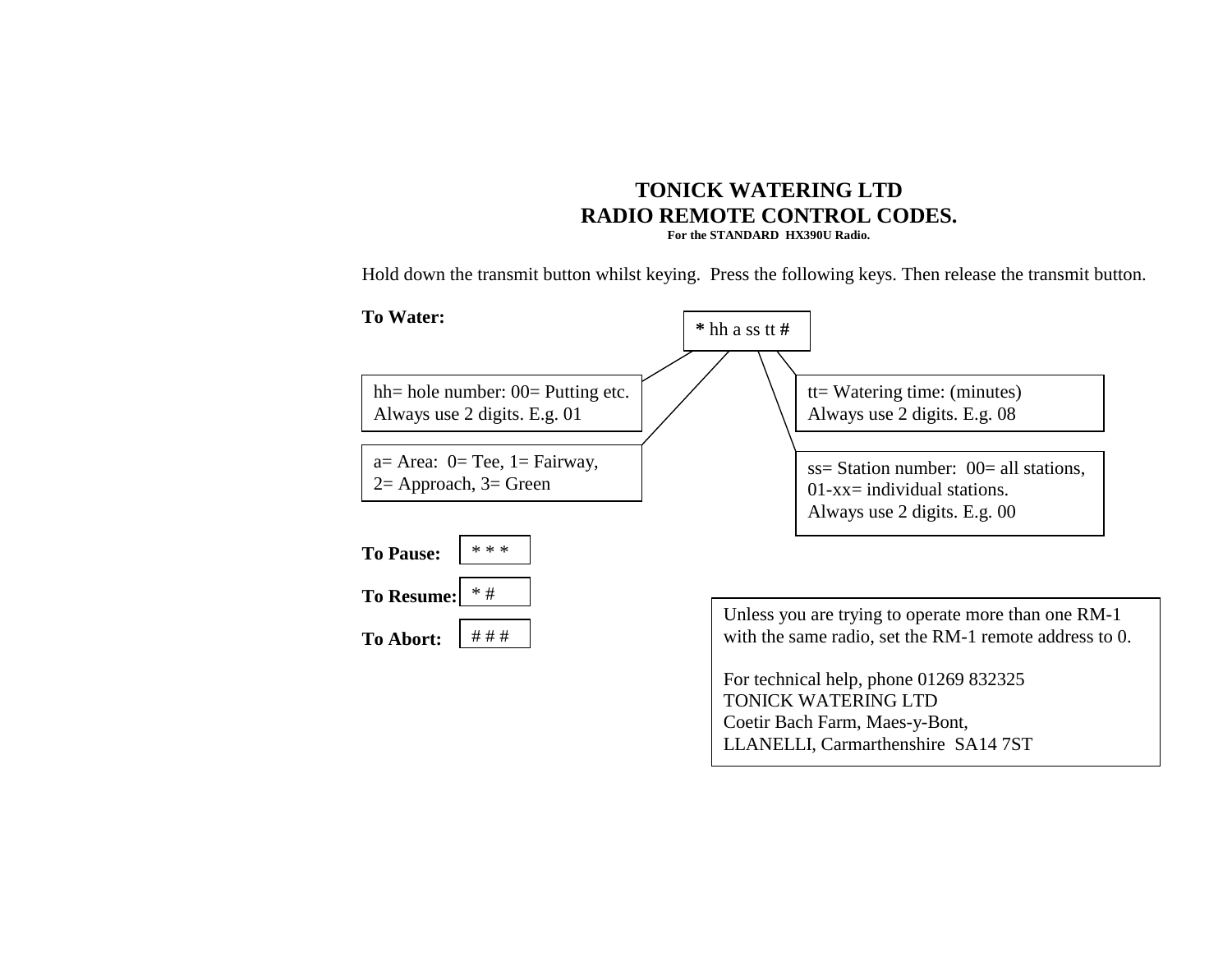## **TONICK WATERING LTD RADIO REMOTE CONTROL CODES. For the KENWOOD TK370/TK270 Radio.**

Press the \* key once. An 'A' will be displayed on the left of the display. Now press the keys as shown below. (Only the last 8 digits will be displayed). Then press and release the transmit button. The whole sequence will then be transmitted.

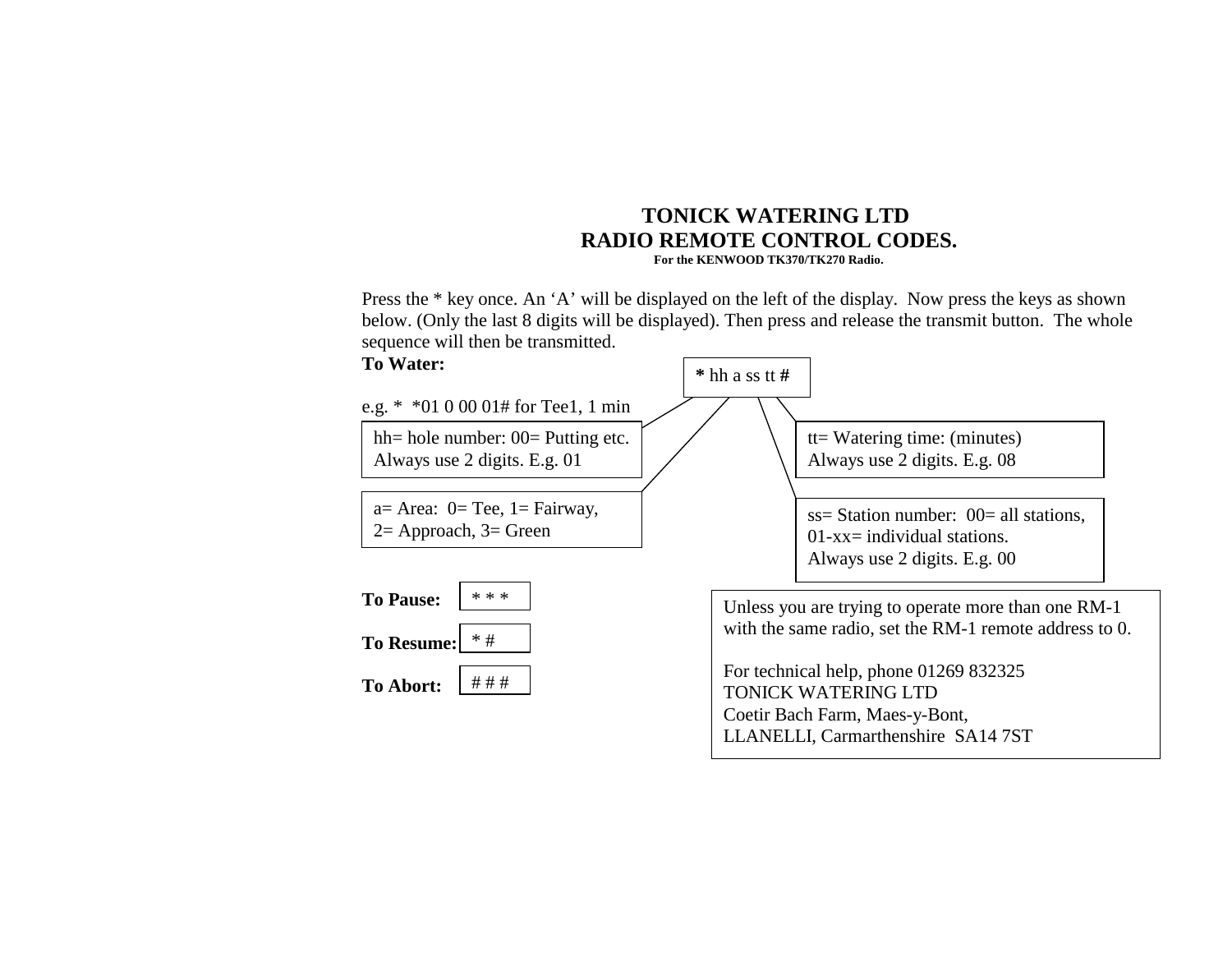## **FITTING INSTRUCTIONS FOR RADIO MODULE IN RM-1**

### **Tools Needed:**

Small cross-head screwdriver. Small flat bladed screwdriver. Round nose pliers.

### **Procedure:**

Remove power from the RM-1

- 1. Remove & retain the 4 cross-head screws holding on the front keyboard panel of the RM-1.
- 2. Remove the green printed membrane. Protect from dirt and scratches.
- 3. Using the flat bladed screwdriver, lever out the front panel from the case.
- 4. Reach round and pull off the multi-coloured ribbon cable from the back of the keyboard.
- 5. Allow the front panel to dangle from the wide white display ribbon cable.
- 6. Identify the two pillars and cross-head screws over the CPU daughter board at the top right hand side of the RM-1. Remove and retain the screws.
- 7. Fit the radio module onto the pillars and tighten up the two cross-head screws.
- 8. Identify JP13, a 3-pin connector near the bottom left of the RM-1 board. Plug in the 4-socket power/audio green connector so that the three wires fit onto the 3 pins of JP13 and the blank socket in the 4 way connector is on the left.
- 9. Ensure that JP14 just below JP13, has a shorting link fitted.
- 10. Plug the internal aerial lead into the coaxial socket on the left of the radio module. It just clicks into place.
- 11. Lift up the RM-1 front panel and plug the keyboard ribbon back into the keyboard. Leave the front panel loose.